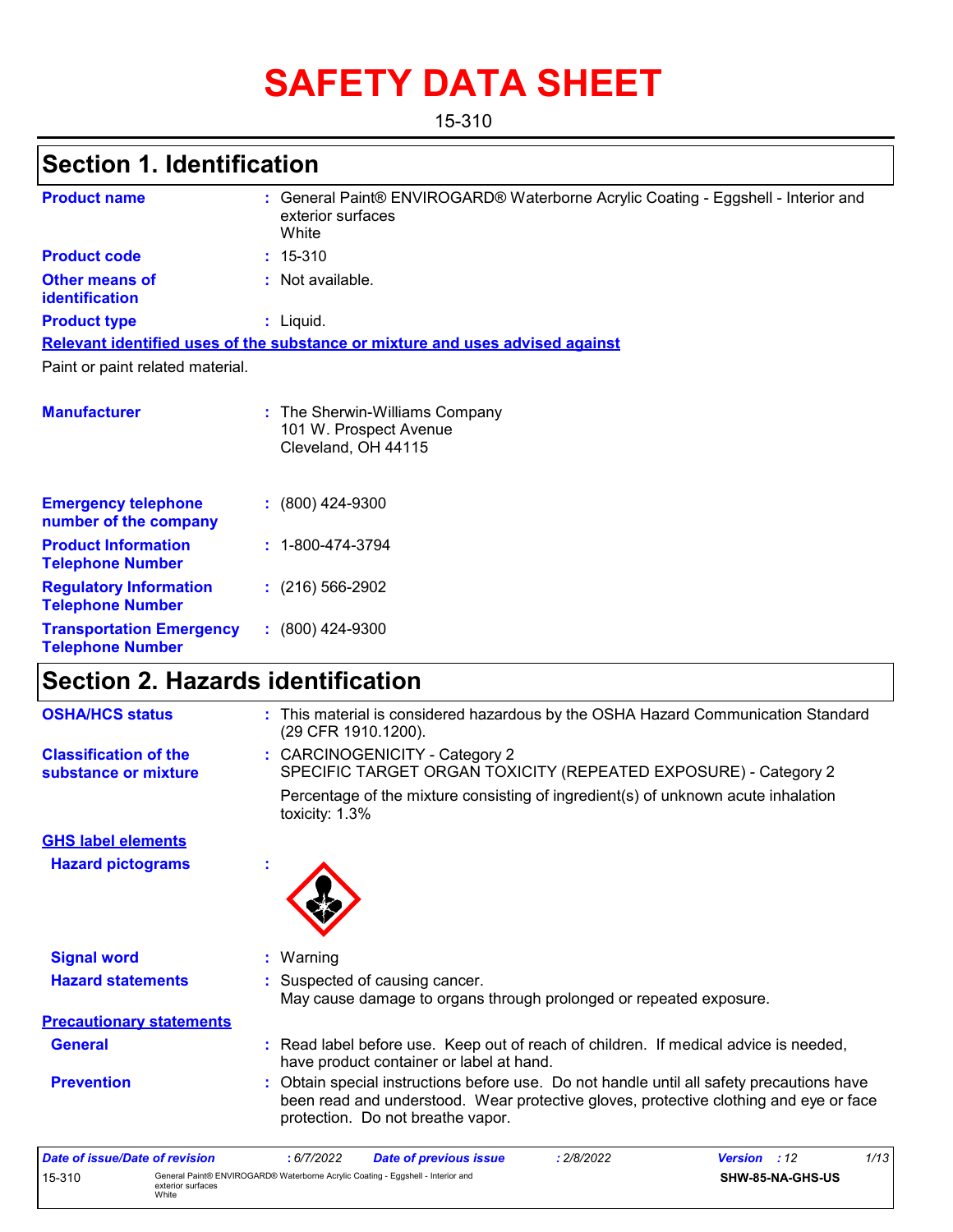# **Section 2. Hazards identification**

| <b>Response</b>                            | : IF exposed or concerned: Get medical advice or attention.                                                                                                                                                                                               |
|--------------------------------------------|-----------------------------------------------------------------------------------------------------------------------------------------------------------------------------------------------------------------------------------------------------------|
| <b>Storage</b>                             | : Store locked up.                                                                                                                                                                                                                                        |
| <b>Disposal</b>                            | : Dispose of contents and container in accordance with all local, regional, national and<br>international regulations.                                                                                                                                    |
| <b>Supplemental label</b><br>elements      | None known.                                                                                                                                                                                                                                               |
|                                            | This product contains a Significant New Use Rule (SNUR) Chemical. Do not allow this<br>product to enter drains, sewers, wastewater treatment systems, groundwater, streams,<br>lakes or ponds. See Environmental Data Sheet (EDS) for additional details. |
|                                            | Please refer to the SDS for additional information. Keep out of reach of children. Do not<br>transfer contents to other containers for storage.                                                                                                           |
| <b>Hazards not otherwise</b><br>classified | : None known.                                                                                                                                                                                                                                             |

# **Section 3. Composition/information on ingredients**

| Substance/mixture     | : Mixture        |
|-----------------------|------------------|
| Other means of        | : Not available. |
| <b>identification</b> |                  |

#### **CAS number/other identifiers**

| <b>Ingredient name</b>     | $\%$ by weight | <b>CAS number</b> |
|----------------------------|----------------|-------------------|
| <b>Titanium Dioxide</b>    | 1≥10 - ≤25     | 13463-67-7        |
| 2-(2-Butoxyethoxy)-ethanol | ∣≤3            | 112-34-5          |
| Heavy Paraffinic Oil       | 1≤             | 64742-65-0        |

Any concentration shown as a range is to protect confidentiality or is due to batch variation.

**There are no additional ingredients present which, within the current knowledge of the supplier and in the concentrations applicable, are classified and hence require reporting in this section.**

**Occupational exposure limits, if available, are listed in Section 8.**

### **Section 4. First aid measures**

#### **Description of necessary first aid measures**

| <b>Eye contact</b>  | : Immediately flush eyes with plenty of water, occasionally lifting the upper and lower<br>eyelids. Check for and remove any contact lenses. Continue to rinse for at least 10<br>minutes. Get medical attention.                                                                                                                                                                                                                                                                                                                                                                                                                                                                 |
|---------------------|-----------------------------------------------------------------------------------------------------------------------------------------------------------------------------------------------------------------------------------------------------------------------------------------------------------------------------------------------------------------------------------------------------------------------------------------------------------------------------------------------------------------------------------------------------------------------------------------------------------------------------------------------------------------------------------|
| <b>Inhalation</b>   | : Remove victim to fresh air and keep at rest in a position comfortable for breathing. If<br>not breathing, if breathing is irregular or if respiratory arrest occurs, provide artificial<br>respiration or oxygen by trained personnel. It may be dangerous to the person providing<br>aid to give mouth-to-mouth resuscitation. Get medical attention. If unconscious, place<br>in recovery position and get medical attention immediately. Maintain an open airway.<br>Loosen tight clothing such as a collar, tie, belt or waistband.                                                                                                                                         |
| <b>Skin contact</b> | : Flush contaminated skin with plenty of water. Remove contaminated clothing and<br>shoes. Continue to rinse for at least 10 minutes. Get medical attention. Wash clothing<br>before reuse. Clean shoes thoroughly before reuse.                                                                                                                                                                                                                                                                                                                                                                                                                                                  |
| Ingestion           | : Wash out mouth with water. Remove dentures if any. If material has been swallowed<br>and the exposed person is conscious, give small quantities of water to drink. Stop if the<br>exposed person feels sick as vomiting may be dangerous. Do not induce vomiting<br>unless directed to do so by medical personnel. If vomiting occurs, the head should be<br>kept low so that vomit does not enter the lungs. Get medical attention. Never give<br>anything by mouth to an unconscious person. If unconscious, place in recovery position<br>and get medical attention immediately. Maintain an open airway. Loosen tight clothing<br>such as a collar, tie, belt or waistband. |

|        | Date of issue/Date of revision | 6/7/2022 | Date of previous issue                                                          | 2/8/2022 | <b>Version</b> : 12 | 2/13 |
|--------|--------------------------------|----------|---------------------------------------------------------------------------------|----------|---------------------|------|
| 15-310 | exterior surfaces<br>White     |          | General Paint® ENVIROGARD® Waterborne Acrylic Coating - Eggshell - Interior and |          | SHW-85-NA-GHS-US    |      |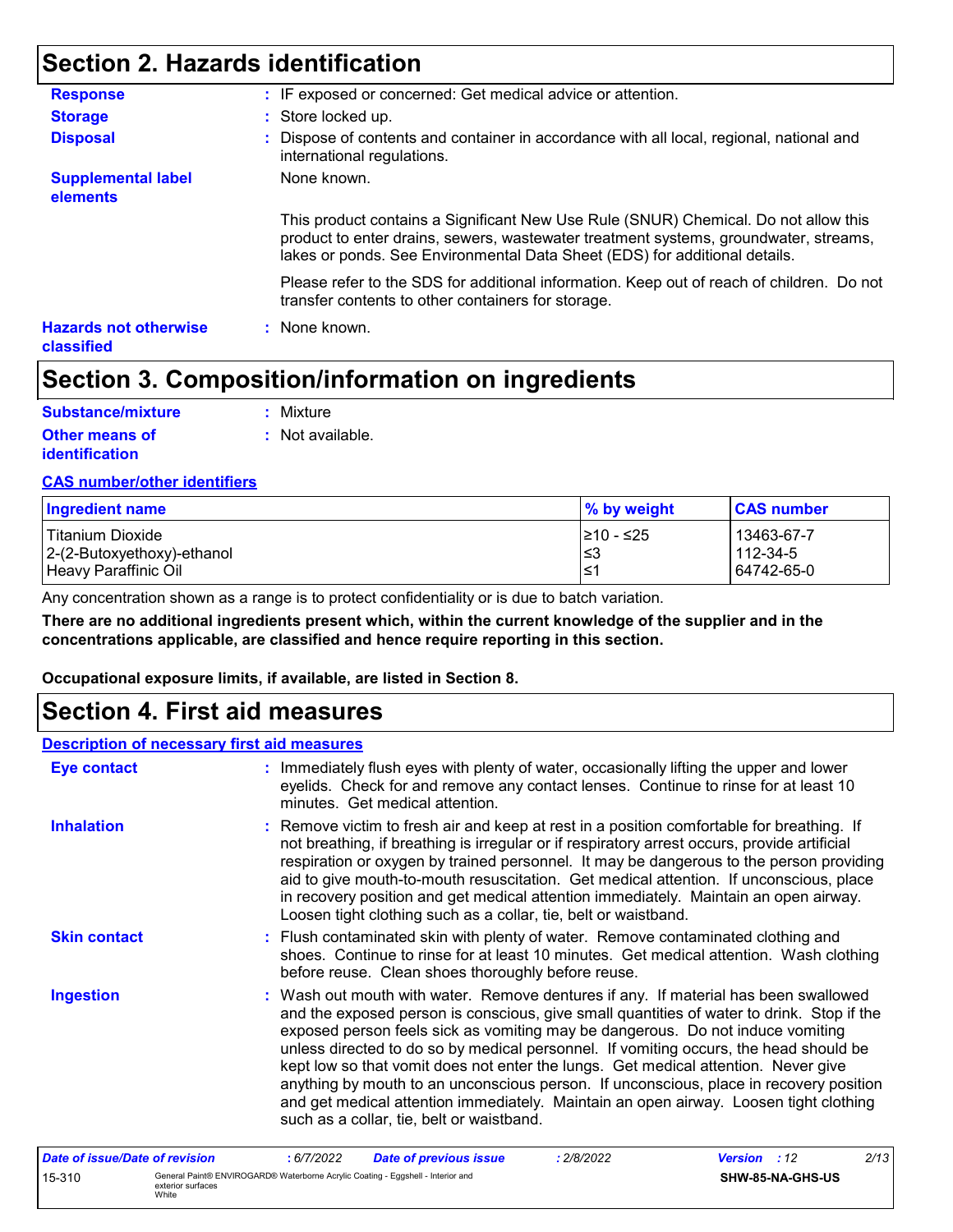# **Section 4. First aid measures**

| <b>Most important symptoms/effects, acute and delayed</b> |                                                                                                                                                                               |
|-----------------------------------------------------------|-------------------------------------------------------------------------------------------------------------------------------------------------------------------------------|
| <b>Potential acute health effects</b>                     |                                                                                                                                                                               |
| Eye contact                                               | : No known significant effects or critical hazards.                                                                                                                           |
| <b>Inhalation</b>                                         | : No known significant effects or critical hazards.                                                                                                                           |
| <b>Skin contact</b>                                       | : No known significant effects or critical hazards.                                                                                                                           |
| <b>Ingestion</b>                                          | : No known significant effects or critical hazards.                                                                                                                           |
| Over-exposure signs/symptoms                              |                                                                                                                                                                               |
| Eye contact                                               | : No specific data.                                                                                                                                                           |
| <b>Inhalation</b>                                         | : No specific data.                                                                                                                                                           |
| <b>Skin contact</b>                                       | : No specific data.                                                                                                                                                           |
| <b>Ingestion</b>                                          | : No specific data.                                                                                                                                                           |
|                                                           | Indication of immediate medical attention and special treatment needed, if necessary                                                                                          |
| <b>Notes to physician</b>                                 | : Treat symptomatically. Contact poison treatment specialist immediately if large<br>quantities have been ingested or inhaled.                                                |
| <b>Specific treatments</b>                                | : No specific treatment.                                                                                                                                                      |
| <b>Protection of first-aiders</b>                         | : No action shall be taken involving any personal risk or without suitable training. It may<br>be dangerous to the person providing aid to give mouth-to-mouth resuscitation. |

#### **See toxicological information (Section 11)**

# **Section 5. Fire-fighting measures**

| <b>Extinguishing media</b>                               |                                                                                                                                                                                                     |
|----------------------------------------------------------|-----------------------------------------------------------------------------------------------------------------------------------------------------------------------------------------------------|
| <b>Suitable extinguishing</b><br>media                   | : Use an extinguishing agent suitable for the surrounding fire.                                                                                                                                     |
| <b>Unsuitable extinguishing</b><br>media                 | $:$ None known.                                                                                                                                                                                     |
| <b>Specific hazards arising</b><br>from the chemical     | : In a fire or if heated, a pressure increase will occur and the container may burst.                                                                                                               |
| <b>Hazardous thermal</b><br>decomposition products       | : Decomposition products may include the following materials:<br>carbon dioxide<br>carbon monoxide<br>metal oxide/oxides                                                                            |
| <b>Special protective actions</b><br>for fire-fighters   | : Promptly isolate the scene by removing all persons from the vicinity of the incident if<br>there is a fire. No action shall be taken involving any personal risk or without suitable<br>training. |
| <b>Special protective</b><br>equipment for fire-fighters | : Fire-fighters should wear appropriate protective equipment and self-contained breathing<br>apparatus (SCBA) with a full face-piece operated in positive pressure mode.                            |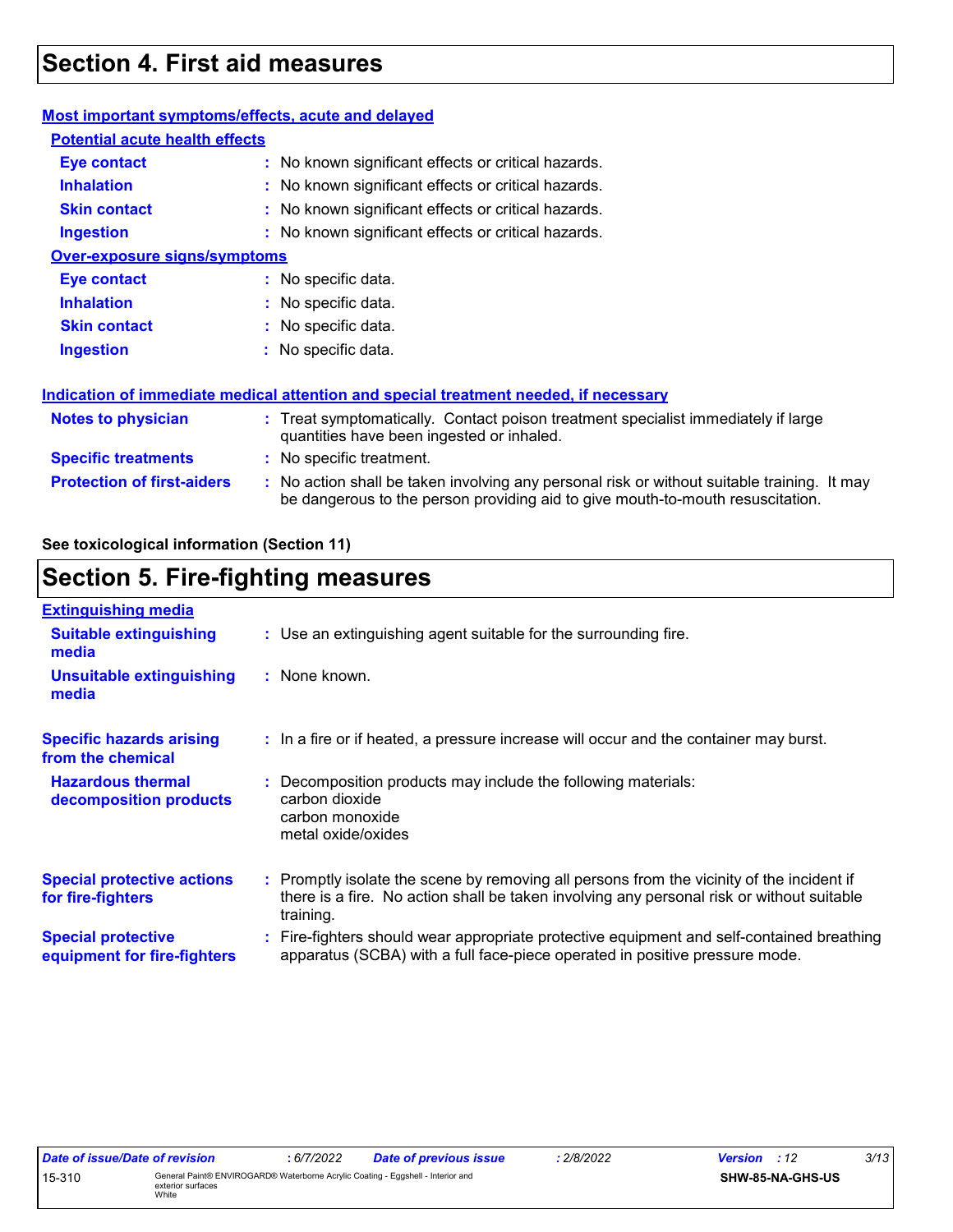# **Section 6. Accidental release measures**

| Personal precautions, protective equipment and emergency procedures |                                                                                                                                                                                                                                                                                                                                                                                                                  |
|---------------------------------------------------------------------|------------------------------------------------------------------------------------------------------------------------------------------------------------------------------------------------------------------------------------------------------------------------------------------------------------------------------------------------------------------------------------------------------------------|
|                                                                     |                                                                                                                                                                                                                                                                                                                                                                                                                  |
| For non-emergency<br>personnel                                      | : No action shall be taken involving any personal risk or without suitable training.<br>Evacuate surrounding areas. Keep unnecessary and unprotected personnel from<br>entering. Do not touch or walk through spilled material. Avoid breathing vapor or mist.<br>Provide adequate ventilation. Wear appropriate respirator when ventilation is<br>inadequate. Put on appropriate personal protective equipment. |
| For emergency responders                                            | If specialized clothing is required to deal with the spillage, take note of any information in<br>Section 8 on suitable and unsuitable materials. See also the information in "For non-<br>emergency personnel".                                                                                                                                                                                                 |
| <b>Environmental precautions</b>                                    | : This product contains a Significant New Use Rule (SNUR) Chemical. Do not allow<br>this product to enter drains, sewers, wastewater treatment systems, groundwater,<br>streams, lakes or ponds. See Environmental Data Sheet (EDS) for additional<br>details.                                                                                                                                                   |
|                                                                     | Avoid dispersal of spilled material and runoff and contact with soil, waterways, drains<br>and sewers. Inform the relevant authorities if the product has caused environmental<br>pollution (sewers, waterways, soil or air).                                                                                                                                                                                    |
|                                                                     |                                                                                                                                                                                                                                                                                                                                                                                                                  |
| Methods and materials for containment and cleaning up               |                                                                                                                                                                                                                                                                                                                                                                                                                  |
| <b>Small spill</b>                                                  | : Stop leak if without risk. Move containers from spill area. Dilute with water and mop up<br>if water-soluble. Alternatively, or if water-insoluble, absorb with an inert dry material and<br>place in an appropriate waste disposal container. Dispose of via a licensed waste<br>disposal contractor.                                                                                                         |

## **Section 7. Handling and storage**

| <b>Precautions for safe handling</b>             |                                                                                                                                                                                                                                                                                                                                                                                                                                                                                                                                                                                                                                                                               |
|--------------------------------------------------|-------------------------------------------------------------------------------------------------------------------------------------------------------------------------------------------------------------------------------------------------------------------------------------------------------------------------------------------------------------------------------------------------------------------------------------------------------------------------------------------------------------------------------------------------------------------------------------------------------------------------------------------------------------------------------|
| <b>Protective measures</b>                       | : Put on appropriate personal protective equipment (see Section 8). Avoid exposure -<br>obtain special instructions before use. Do not handle until all safety precautions have<br>been read and understood. Do not get in eyes or on skin or clothing. Do not breathe<br>vapor or mist. Do not ingest. If during normal use the material presents a respiratory<br>hazard, use only with adequate ventilation or wear appropriate respirator. Keep in the<br>original container or an approved alternative made from a compatible material, kept<br>tightly closed when not in use. Empty containers retain product residue and can be<br>hazardous. Do not reuse container. |
| <b>Advice on general</b><br>occupational hygiene | Eating, drinking and smoking should be prohibited in areas where this material is<br>handled, stored and processed. Workers should wash hands and face before eating,<br>drinking and smoking. Remove contaminated clothing and protective equipment before<br>entering eating areas. See also Section 8 for additional information on hygiene<br>measures.                                                                                                                                                                                                                                                                                                                   |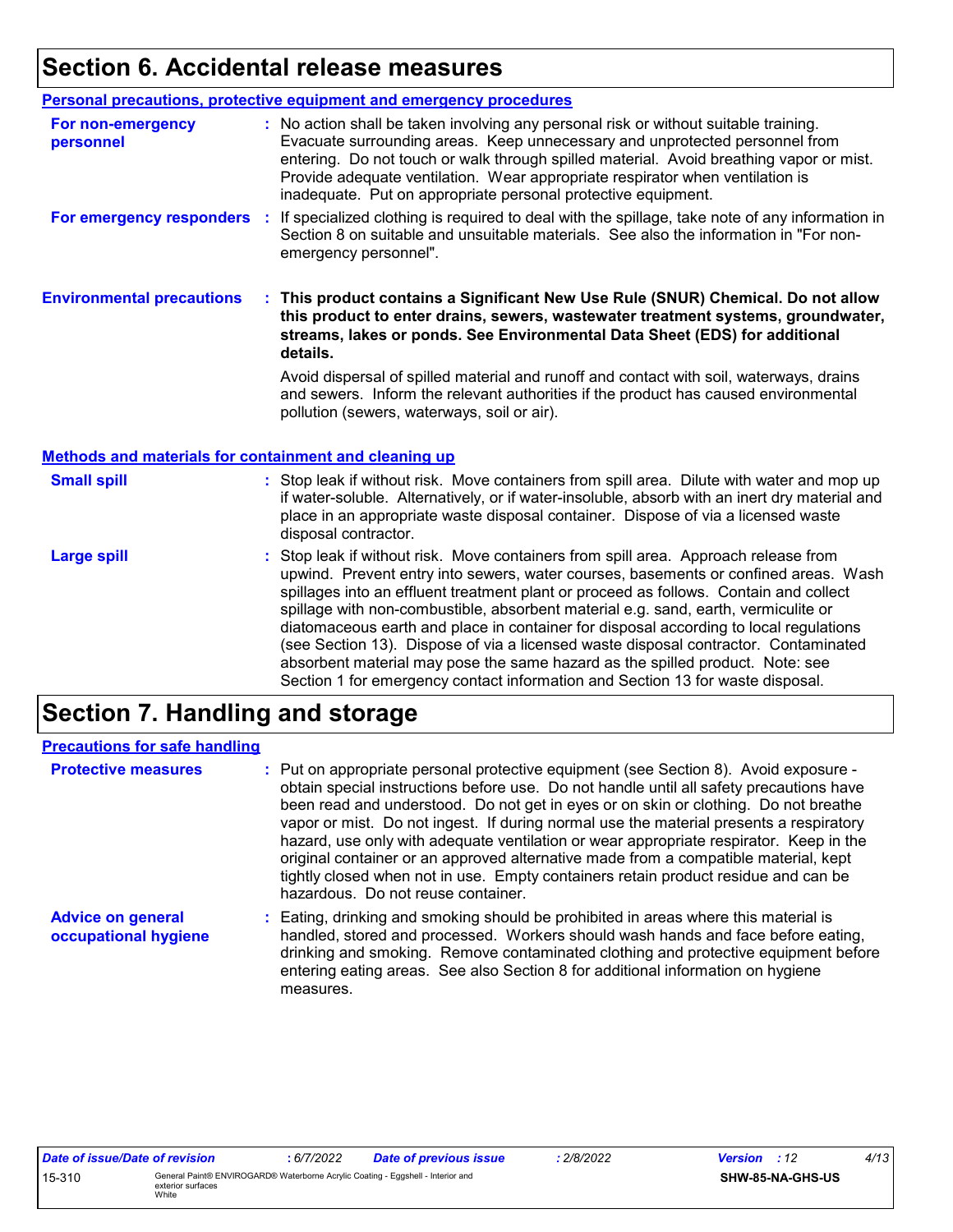# **Section 7. Handling and storage**

| <b>Conditions for safe storage,</b> | : Store in accordance with local regulations. Store in original container protected from                                                                                  |
|-------------------------------------|---------------------------------------------------------------------------------------------------------------------------------------------------------------------------|
| including any                       | direct sunlight in a dry, cool and well-ventilated area, away from incompatible materials                                                                                 |
| <b>incompatibilities</b>            | (see Section 10) and food and drink. Store locked up. Keep container tightly closed<br>and sealed until ready for use. Containers that have been opened must be carefully |
|                                     | resealed and kept upright to prevent leakage. Do not store in unlabeled containers.                                                                                       |
|                                     | Use appropriate containment to avoid environmental contamination. See Section 10 for                                                                                      |
|                                     | incompatible materials before handling or use.                                                                                                                            |

# **Section 8. Exposure controls/personal protection**

#### **Control parameters**

#### **Occupational exposure limits (OSHA United States)**

| <b>Ingredient name</b>     | CAS#       | <b>Exposure limits</b>                                                                                                                                                                                                                                                                                                     |
|----------------------------|------------|----------------------------------------------------------------------------------------------------------------------------------------------------------------------------------------------------------------------------------------------------------------------------------------------------------------------------|
| <b>Titanium Dioxide</b>    | 13463-67-7 | ACGIH TLV (United States, 1/2021).<br>TWA: 10 mg/m <sup>3</sup> 8 hours.<br>OSHA PEL (United States, 5/2018).<br>TWA: 15 mg/m <sup>3</sup> 8 hours. Form: Total dust                                                                                                                                                       |
| 2-(2-Butoxyethoxy)-ethanol | 112-34-5   | ACGIH TLV (United States, 1/2021).<br>TWA: 10 ppm 8 hours. Form: Inhalable<br>fraction and vapor                                                                                                                                                                                                                           |
| Heavy Paraffinic Oil       | 64742-65-0 | ACGIH TLV (United States, 1/2021).<br>TWA: 5 mg/m <sup>3</sup> 8 hours. Form: Inhalable<br>fraction<br>OSHA PEL (United States, 5/2018).<br>TWA: 5 mg/m <sup>3</sup> 8 hours.<br>NIOSH REL (United States, 10/2020).<br>TWA: 5 mg/m <sup>3</sup> 10 hours. Form: Mist<br>STEL: 10 mg/m <sup>3</sup> 15 minutes. Form: Mist |

#### **Occupational exposure limits (Canada)**

| <b>Ingredient name</b>            | CAS#       | <b>Exposure limits</b>                                                                                                                                                                                                                                                                                                                                                                                                                                                                                                                                                                                    |
|-----------------------------------|------------|-----------------------------------------------------------------------------------------------------------------------------------------------------------------------------------------------------------------------------------------------------------------------------------------------------------------------------------------------------------------------------------------------------------------------------------------------------------------------------------------------------------------------------------------------------------------------------------------------------------|
| Titanium dioxide                  | 13463-67-7 | <b>CA British Columbia Provincial (Canada,</b><br>6/2021).<br>TWA: 10 mg/m <sup>3</sup> 8 hours. Form: Total dust<br>TWA: 3 mg/m <sup>3</sup> 8 hours. Form: respirable<br>fraction<br>CA Quebec Provincial (Canada, 6/2021).<br>TWAEV: 10 mg/m <sup>3</sup> 8 hours. Form: Total dust.<br>CA Alberta Provincial (Canada, 6/2018).<br>8 hrs OEL: 10 mg/m <sup>3</sup> 8 hours.<br>CA Ontario Provincial (Canada, 6/2019).<br>TWA: 10 mg/m <sup>3</sup> 8 hours.<br><b>CA Saskatchewan Provincial (Canada,</b><br>7/2013).<br>STEL: 20 mg/m <sup>3</sup> 15 minutes.<br>TWA: 10 mg/m <sup>3</sup> 8 hours. |
| Diethylene glycol monobutyl ether | 112-34-5   | CA Ontario Provincial (Canada, 6/2019).<br>TWA: 10 ppm 8 hours. Form: Inhalable<br>fraction and vapour.                                                                                                                                                                                                                                                                                                                                                                                                                                                                                                   |

#### **Occupational exposure limits (Mexico)**

|                                |            | CAS#                   | <b>Exposure limits</b> |                                                                                   |      |
|--------------------------------|------------|------------------------|------------------------|-----------------------------------------------------------------------------------|------|
| $ 2-(2-butoxyethoxy)$ ethanol  |            | 112-34-5               | fraction and vapor     | <b>ACGIH TLV (United States, 1/2021).</b><br>TWA: 10 ppm 8 hours. Form: Inhalable |      |
| Dato of issue/Dato of revision | • 6/7/9099 | Data of province issue | .2/8/2022              | $V$ arejon $\cdot$ 12                                                             | 5/12 |

| Date of issue/Date of revision |                                                                                                               | 6/7/2022 | Date of previous issue | 2/8/2022 | <b>Version</b> : 12 |                  | 5/13 |
|--------------------------------|---------------------------------------------------------------------------------------------------------------|----------|------------------------|----------|---------------------|------------------|------|
| 15-310                         | General Paint® ENVIROGARD® Waterborne Acrylic Coating - Eggshell - Interior and<br>exterior surfaces<br>White |          |                        |          |                     | SHW-85-NA-GHS-US |      |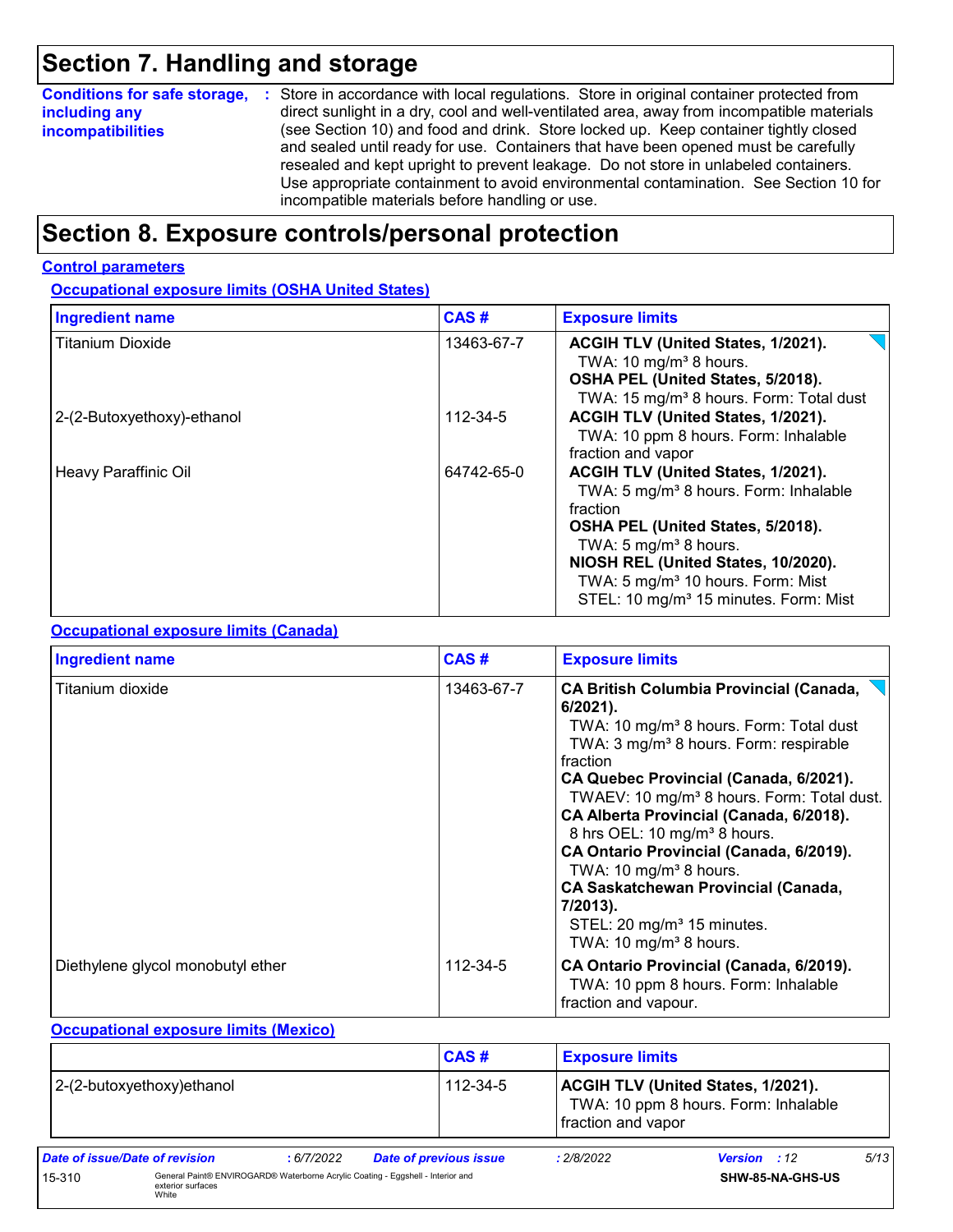# **Section 8. Exposure controls/personal protection**

| <b>Appropriate engineering</b><br>controls       | : If user operations generate dust, fumes, gas, vapor or mist, use process enclosures,<br>local exhaust ventilation or other engineering controls to keep worker exposure to<br>airborne contaminants below any recommended or statutory limits.                                                                                                                                                                                                                                                                                                                                                                       |
|--------------------------------------------------|------------------------------------------------------------------------------------------------------------------------------------------------------------------------------------------------------------------------------------------------------------------------------------------------------------------------------------------------------------------------------------------------------------------------------------------------------------------------------------------------------------------------------------------------------------------------------------------------------------------------|
| <b>Environmental exposure</b><br><b>controls</b> | This product contains a Significant New Use Rule (SNUR) Chemical. Do not allow<br>this product to enter drains, sewers, wastewater treatment systems, groundwater,<br>streams, lakes or ponds. See Environmental Data Sheet (EDS) for additional<br>details.                                                                                                                                                                                                                                                                                                                                                           |
|                                                  | Emissions from ventilation or work process equipment should be checked to ensure<br>they comply with the requirements of environmental protection legislation. In some<br>cases, fume scrubbers, filters or engineering modifications to the process equipment<br>will be necessary to reduce emissions to acceptable levels.                                                                                                                                                                                                                                                                                          |
| <b>Individual protection measures</b>            |                                                                                                                                                                                                                                                                                                                                                                                                                                                                                                                                                                                                                        |
| <b>Hygiene measures</b>                          | : Wash hands, forearms and face thoroughly after handling chemical products, before<br>eating, smoking and using the lavatory and at the end of the working period.<br>Appropriate techniques should be used to remove potentially contaminated clothing.<br>Wash contaminated clothing before reusing. Ensure that eyewash stations and safety<br>showers are close to the workstation location.                                                                                                                                                                                                                      |
| <b>Eye/face protection</b>                       | Safety eyewear complying with an approved standard should be used when a risk<br>assessment indicates this is necessary to avoid exposure to liquid splashes, mists,<br>gases or dusts. If contact is possible, the following protection should be worn, unless<br>the assessment indicates a higher degree of protection: safety glasses with side-<br>shields.                                                                                                                                                                                                                                                       |
| <b>Skin protection</b>                           |                                                                                                                                                                                                                                                                                                                                                                                                                                                                                                                                                                                                                        |
| <b>Hand protection</b>                           | : Chemical-resistant, impervious gloves complying with an approved standard should be<br>worn at all times when handling chemical products if a risk assessment indicates this is<br>necessary. Considering the parameters specified by the glove manufacturer, check<br>during use that the gloves are still retaining their protective properties. It should be<br>noted that the time to breakthrough for any glove material may be different for different<br>glove manufacturers. In the case of mixtures, consisting of several substances, the<br>protection time of the gloves cannot be accurately estimated. |
| <b>Body protection</b>                           | Personal protective equipment for the body should be selected based on the task being<br>performed and the risks involved and should be approved by a specialist before<br>handling this product.                                                                                                                                                                                                                                                                                                                                                                                                                      |
| <b>Other skin protection</b>                     | : Appropriate footwear and any additional skin protection measures should be selected<br>based on the task being performed and the risks involved and should be approved by a<br>specialist before handling this product.                                                                                                                                                                                                                                                                                                                                                                                              |
| <b>Respiratory protection</b>                    | Based on the hazard and potential for exposure, select a respirator that meets the<br>appropriate standard or certification. Respirators must be used according to a<br>respiratory protection program to ensure proper fitting, training, and other important<br>aspects of use.                                                                                                                                                                                                                                                                                                                                      |

# **Section 9. Physical and chemical properties**

The conditions of measurement of all properties are at standard temperature and pressure unless otherwise indicated.

| <b>Appearance</b>                                    |                    |
|------------------------------------------------------|--------------------|
| <b>Physical state</b>                                | $:$ Liquid.        |
| <b>Color</b>                                         | $:$ Not available. |
| Odor                                                 | : Not available.   |
| <b>Odor threshold</b>                                | : Not available.   |
| pH                                                   | : 9                |
| <b>Melting point/freezing point : Not available.</b> |                    |

| Date of issue/Date of revision |                                                                                                               | 6/7/2022 | Date of previous issue | 2/8/2022 | <b>Version</b> : 12 |                  | 6/13 |
|--------------------------------|---------------------------------------------------------------------------------------------------------------|----------|------------------------|----------|---------------------|------------------|------|
| 15-310                         | General Paint® ENVIROGARD® Waterborne Acrylic Coating - Eggshell - Interior and<br>exterior surfaces<br>White |          |                        |          |                     | SHW-85-NA-GHS-US |      |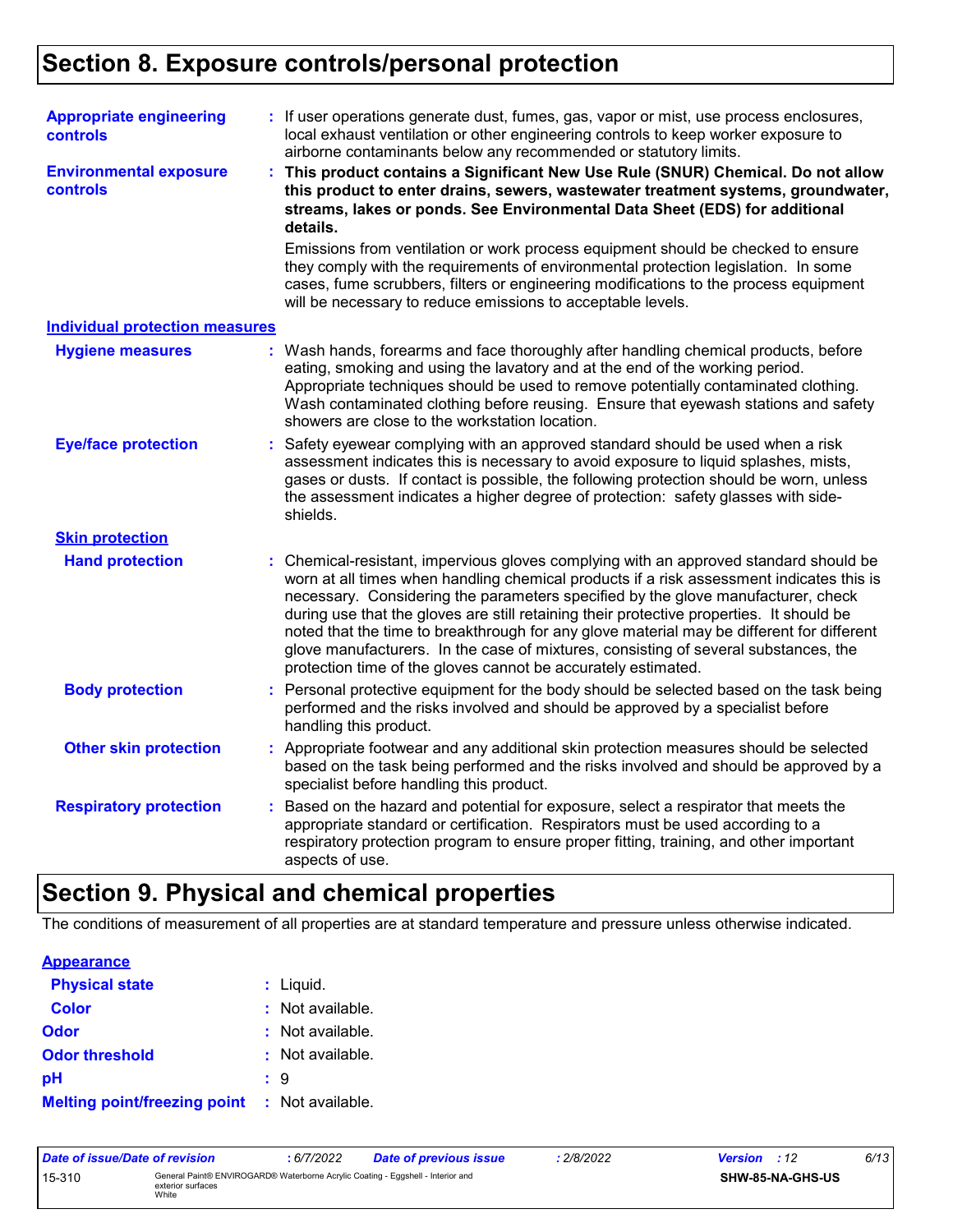# **Section 9. Physical and chemical properties**

| <b>Boiling point, initial boiling</b><br>point, and boiling range | : $100^{\circ}$ C (212 $^{\circ}$ F)                           |
|-------------------------------------------------------------------|----------------------------------------------------------------|
| <b>Flash point</b>                                                | : Closed cup: Not applicable.                                  |
| <b>Evaporation rate</b>                                           | $\therefore$ 0.09 (butyl acetate = 1)                          |
| <b>Flammability</b>                                               | $:$ Not available.                                             |
| Lower and upper explosion<br>limit/flammability limit             | : Lower: $0.6\%$<br>Upper: 5.9%                                |
| <b>Vapor pressure</b>                                             | : $2.3$ kPa (17.5 mm Hg)                                       |
| <b>Relative vapor density</b>                                     | : 1 [Air = 1]                                                  |
| <b>Relative density</b>                                           | : 1.29                                                         |
| <b>Solubility</b>                                                 | : Not available.                                               |
| <b>Partition coefficient: n-</b><br>octanol/water                 | : Not applicable.                                              |
| <b>Auto-ignition temperature</b>                                  | : Not available.                                               |
| <b>Decomposition temperature</b>                                  | : Not available.                                               |
| <b>Viscosity</b>                                                  | Kinematic (40°C (104°F)): >20.5 mm <sup>2</sup> /s (>20.5 cSt) |
| <b>Molecular weight</b>                                           | Not applicable.                                                |
| <b>Aerosol product</b>                                            |                                                                |
| <b>Heat of combustion</b>                                         | : $1.353$ kJ/g                                                 |

# **Section 10. Stability and reactivity**

| <b>Chemical stability</b><br>: The product is stable.                                                                                                   |  |
|---------------------------------------------------------------------------------------------------------------------------------------------------------|--|
| <b>Possibility of hazardous</b><br>: Under normal conditions of storage and use, hazardous reactions will not occur.<br><b>reactions</b>                |  |
| <b>Conditions to avoid</b><br>No specific data.<br>÷.                                                                                                   |  |
| <b>Incompatible materials</b><br>: No specific data.                                                                                                    |  |
| : Under normal conditions of storage and use, hazardous decomposition products should<br><b>Hazardous decomposition</b><br>not be produced.<br>products |  |

# **Section 11. Toxicological information**

#### **Information on toxicological effects**

**Acute toxicity**

| <b>Product/ingredient name</b> | <b>Result</b>                     | <b>Species</b> | <b>Dose</b>                  | <b>Exposure</b> |
|--------------------------------|-----------------------------------|----------------|------------------------------|-----------------|
| 2-(2-Butoxyethoxy)-ethanol     | <b>ILD50 Dermal</b><br>ILD50 Oral | Rabbit<br>Rat  | $2700$ mg/kg<br>$4500$ mg/kg |                 |
| Heavy Paraffinic Oil           | LD50 Dermal<br>LD50 Oral          | Rabbit<br>Rat  | >5000 mg/kg<br>>5000 mg/kg   |                 |

#### **Irritation/Corrosion**

| Date of issue/Date of revision |                                                                                                               | : 6/7/2022 | <b>Date of previous issue</b> | : 2/8/2022 | <b>Version</b> : 12 |                         | 7/13 |
|--------------------------------|---------------------------------------------------------------------------------------------------------------|------------|-------------------------------|------------|---------------------|-------------------------|------|
| 15-310                         | General Paint® ENVIROGARD® Waterborne Acrylic Coating - Eggshell - Interior and<br>exterior surfaces<br>White |            |                               |            |                     | <b>SHW-85-NA-GHS-US</b> |      |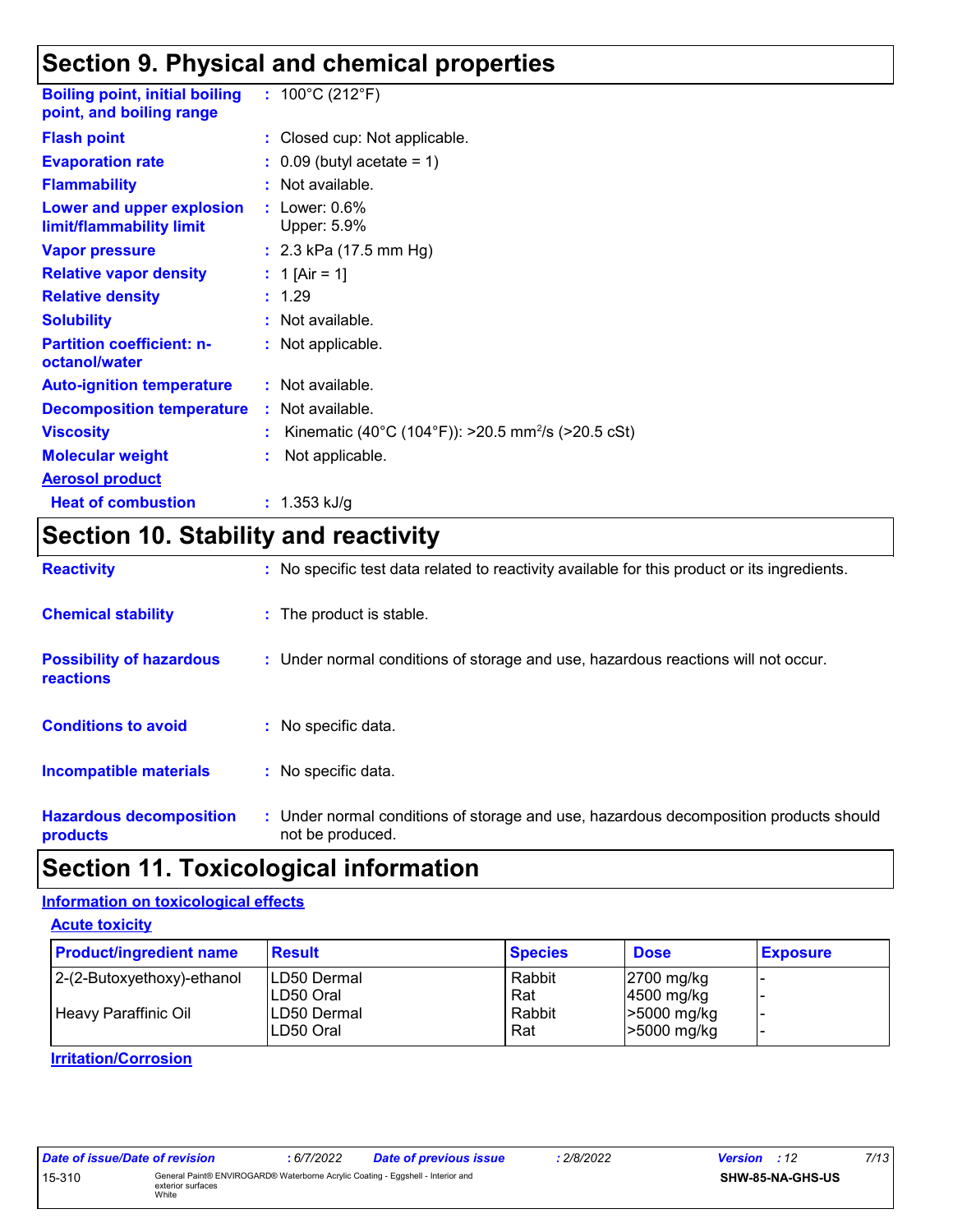# **Section 11. Toxicological information**

| <b>Product/ingredient name</b> | <b>Result</b>            | <b>Species</b> | <b>Score</b> | <b>Exposure</b>       | <b>Observation</b> |
|--------------------------------|--------------------------|----------------|--------------|-----------------------|--------------------|
| <b>Titanium Dioxide</b>        | Skin - Mild irritant     | Human          |              | 72 hours 300          |                    |
| 2-(2-Butoxyethoxy)-ethanol     | Eyes - Moderate irritant | Rabbit         |              | ug l<br>l 24 hours 20 |                    |
|                                | Eyes - Severe irritant   | Rabbit         |              | mg<br>$20 \text{ mg}$ |                    |

#### **Sensitization**

Not available.

#### **Mutagenicity**

Not available.

#### **Carcinogenicity**

Not available.

#### **Classification**

| <b>Product/ingredient name</b> | <b>OSHA</b> | <b>IARC</b> |  |
|--------------------------------|-------------|-------------|--|
| <b>Titanium Dioxide</b>        |             | 2E          |  |

#### **Reproductive toxicity**

Not available.

#### **Teratogenicity**

Not available.

#### **Specific target organ toxicity (single exposure)**

| <b>Name</b>                | <b>Category</b> | <b>Route of</b><br>exposure | <b>Target organs</b>                      |
|----------------------------|-----------------|-----------------------------|-------------------------------------------|
| 2-(2-Butoxyethoxy)-ethanol | Category 3      |                             | Respiratory tract_<br><b>l</b> irritation |
|                            | Category 3      |                             | Narcotic effects                          |

#### **Specific target organ toxicity (repeated exposure)**

| <b>Name</b>                | <b>Category</b> | <b>Route of</b><br>exposure | <b>Target organs</b> |
|----------------------------|-----------------|-----------------------------|----------------------|
| 2-(2-Butoxyethoxy)-ethanol | Category 2      |                             |                      |

#### **Aspiration hazard**

| <b>Name</b>          | <b>Result</b>                  |
|----------------------|--------------------------------|
| Heavy Paraffinic Oil | ASPIRATION HAZARD - Category 1 |

#### **Information on the likely :** Not available. **routes of exposure**

| <b>Potential acute health effects</b> |  |  |
|---------------------------------------|--|--|
|                                       |  |  |

| <b>Eye contact</b>  | : No known significant effects or critical hazards. |
|---------------------|-----------------------------------------------------|
| <b>Inhalation</b>   | : No known significant effects or critical hazards. |
| <b>Skin contact</b> | : No known significant effects or critical hazards. |
| <b>Ingestion</b>    | : No known significant effects or critical hazards. |

#### **Symptoms related to the physical, chemical and toxicological characteristics Eye contact :** No specific data.

| Date of issue/Date of revision |                                                                                                               | : 6/7/2022 | <b>Date of previous issue</b> | 2/8/2022 | <b>Version</b> : 12 |                         | 8/13 |
|--------------------------------|---------------------------------------------------------------------------------------------------------------|------------|-------------------------------|----------|---------------------|-------------------------|------|
| 15-310                         | General Paint® ENVIROGARD® Waterborne Acrylic Coating - Eggshell - Interior and<br>exterior surfaces<br>White |            |                               |          |                     | <b>SHW-85-NA-GHS-US</b> |      |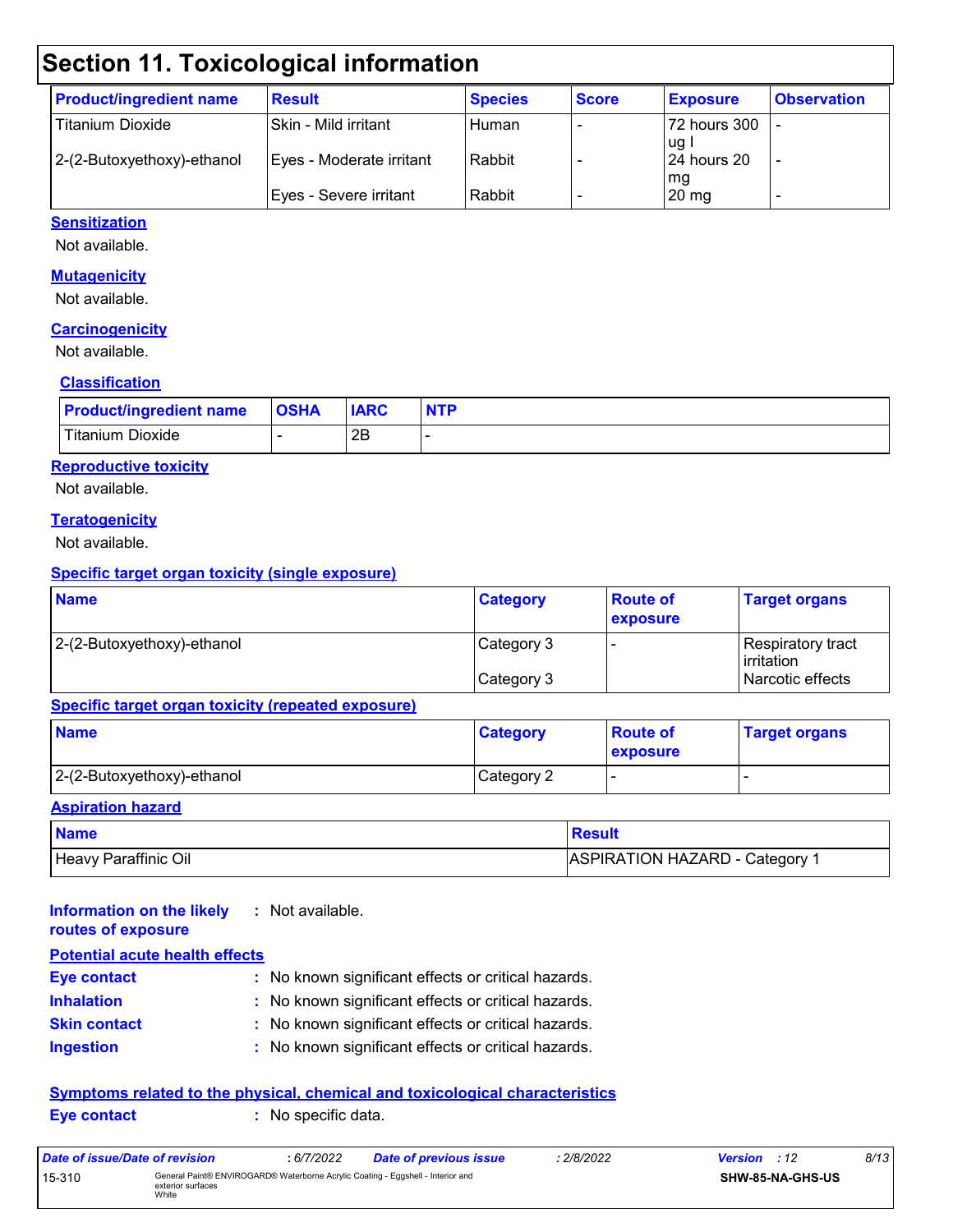# **Section 11. Toxicological information**

| <b>Inhalation</b>                                 | : No specific data.                                                                       |
|---------------------------------------------------|-------------------------------------------------------------------------------------------|
| <b>Skin contact</b>                               | : No specific data.                                                                       |
| <b>Ingestion</b>                                  | : No specific data.                                                                       |
|                                                   | Delayed and immediate effects and also chronic effects from short and long term exposure  |
| <b>Short term exposure</b>                        |                                                                                           |
| <b>Potential immediate</b><br>effects             | : Not available.                                                                          |
| <b>Potential delayed effects</b>                  | : Not available.                                                                          |
| <b>Long term exposure</b>                         |                                                                                           |
| <b>Potential immediate</b><br>effects             | : Not available.                                                                          |
| <b>Potential delayed effects : Not available.</b> |                                                                                           |
| <b>Potential chronic health effects</b>           |                                                                                           |
| Not available.                                    |                                                                                           |
| <b>General</b>                                    | : May cause damage to organs through prolonged or repeated exposure.                      |
| <b>Carcinogenicity</b>                            | Suspected of causing cancer. Risk of cancer depends on duration and level of<br>exposure. |
| <b>Mutagenicity</b>                               | : No known significant effects or critical hazards.                                       |
| <b>Teratogenicity</b>                             | : No known significant effects or critical hazards.                                       |
| <b>Developmental effects</b>                      | : No known significant effects or critical hazards.                                       |
| <b>Fertility effects</b>                          | : No known significant effects or critical hazards.                                       |
|                                                   |                                                                                           |

#### **Numerical measures of toxicity**

#### **Acute toxicity estimates**

| <b>Route</b> | <b>ATE value</b> |
|--------------|------------------|
| Oral         | 355360.11 mg/kg  |
| Dermal       | 213216.06 mg/kg  |

# **Section 12. Ecological information**

#### **Toxicity**

| <b>Product/ingredient name</b> | <b>Result</b>                         | <b>Species</b>               | <b>Exposure</b> |
|--------------------------------|---------------------------------------|------------------------------|-----------------|
| Titanium Dioxide               | Acute LC50 >1000000 µg/l Marine water | Fish - Fundulus heteroclitus | 196 hours       |
| 2-(2-Butoxyethoxy)-ethanol     | Acute LC50 1300000 µg/l Fresh water   | Fish - Lepomis macrochirus   | 96 hours        |

#### **Persistence and degradability**

| <b>Product/ingredient name</b> | <b>Aquatic half-life</b> | <b>Photolysis</b> | Biodegradability |
|--------------------------------|--------------------------|-------------------|------------------|
| 2-(2-Butoxyethoxy)-ethanol     |                          |                   | Readily          |

#### **Bioaccumulative potential**

Not available.

#### **Mobility in soil**

| Date of issue/Date of revision |                                                                                                               | : 6/7/2022 | <b>Date of previous issue</b> | : 2/8/2022 | <b>Version</b> : 12 |                         | 9/13 |
|--------------------------------|---------------------------------------------------------------------------------------------------------------|------------|-------------------------------|------------|---------------------|-------------------------|------|
| 15-310                         | General Paint® ENVIROGARD® Waterborne Acrylic Coating - Eggshell - Interior and<br>exterior surfaces<br>White |            |                               |            |                     | <b>SHW-85-NA-GHS-US</b> |      |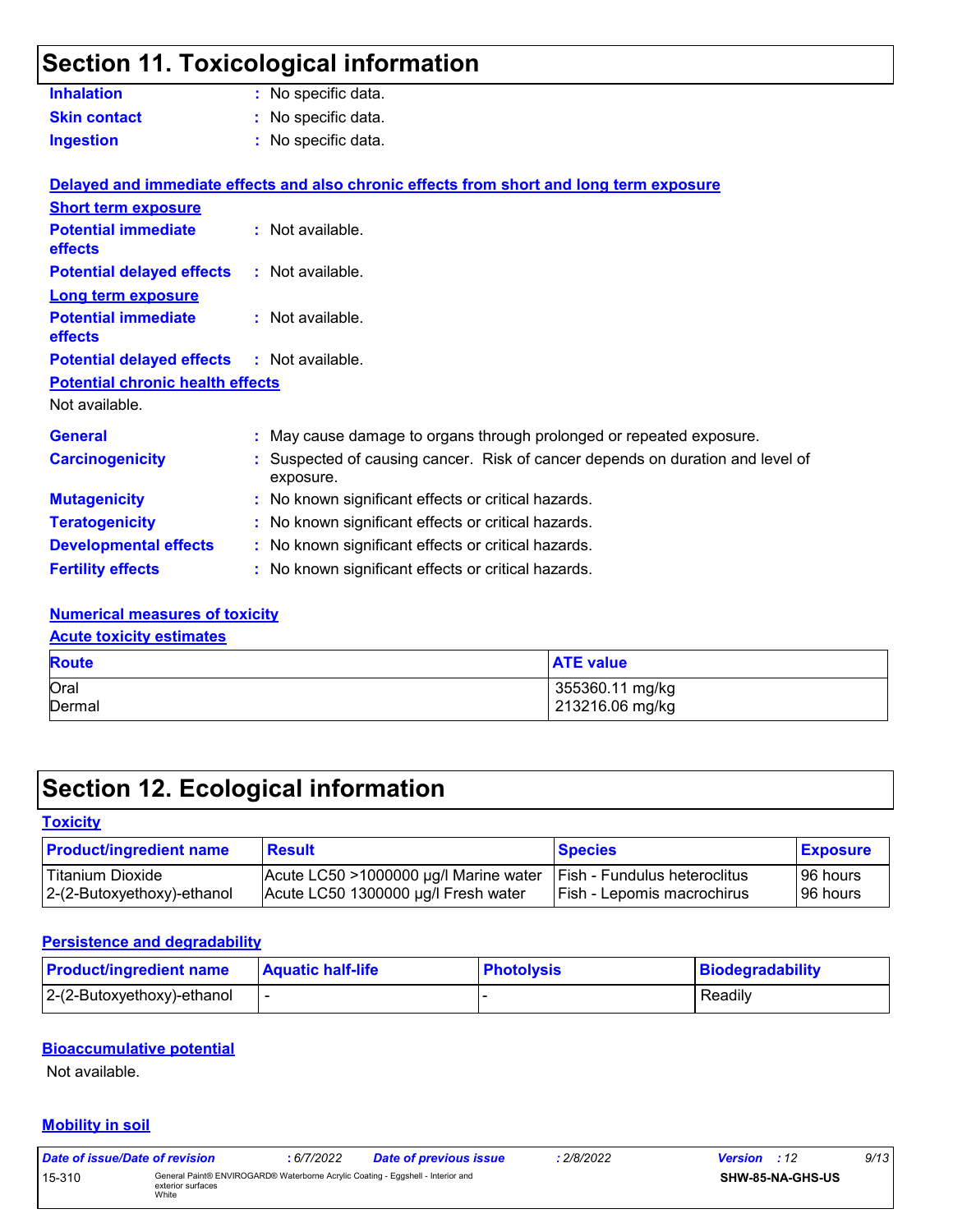# **Section 12. Ecological information**

**Soil/water partition coefficient (Koc)** 

**:** Not available.

**Other adverse effects :** No known significant effects or critical hazards.

### **Section 13. Disposal considerations**

The generation of waste should be avoided or minimized wherever possible. Disposal of this product, solutions and any by-products should at all times comply with the requirements of environmental protection and waste disposal legislation and any regional local authority requirements. Dispose of surplus and non-recyclable products via a licensed waste disposal contractor. Waste should not be disposed of untreated to the sewer unless fully compliant with the requirements of all authorities with jurisdiction. Waste packaging should be recycled. Incineration or landfill should only be considered when recycling is not feasible. This material and its container must be disposed of in a safe way. Care should be taken when handling emptied containers that have not been cleaned or rinsed out. Empty containers or liners may retain some product residues. Avoid dispersal of spilled material and runoff and contact with soil, waterways, drains and sewers. **Disposal methods : This product contains a Significant New Use Rule (SNUR) Chemical. Do not allow this product to enter drains, sewers, wastewater treatment systems, groundwater, streams, lakes or ponds. See Environmental Data Sheet (EDS) for additional details.**

### **Section 14. Transport information**

|                                         | <b>DOT</b><br><b>Classification</b> | <b>TDG</b><br><b>Classification</b> | <b>Mexico</b><br><b>Classification</b> | <b>IATA</b>    | <b>IMDG</b>    |
|-----------------------------------------|-------------------------------------|-------------------------------------|----------------------------------------|----------------|----------------|
| <b>UN number</b>                        | Not regulated.                      | Not regulated.                      | Not regulated.                         | Not regulated. | Not regulated. |
| <b>UN proper</b><br>shipping name       | $\blacksquare$                      | ۰                                   | ÷                                      |                |                |
| <b>Transport</b><br>hazard class(es)    | $\overline{\phantom{a}}$            | ۰                                   | ۰                                      |                |                |
| <b>Packing group</b>                    | $\blacksquare$                      | ٠                                   | $\sim$                                 | ۰              | ۰              |
| <b>Environmental</b><br>hazards         | No.                                 | No.                                 | No.                                    | No.            | No.            |
| <b>Additional</b><br><b>information</b> | $\blacksquare$                      | ۰                                   |                                        |                |                |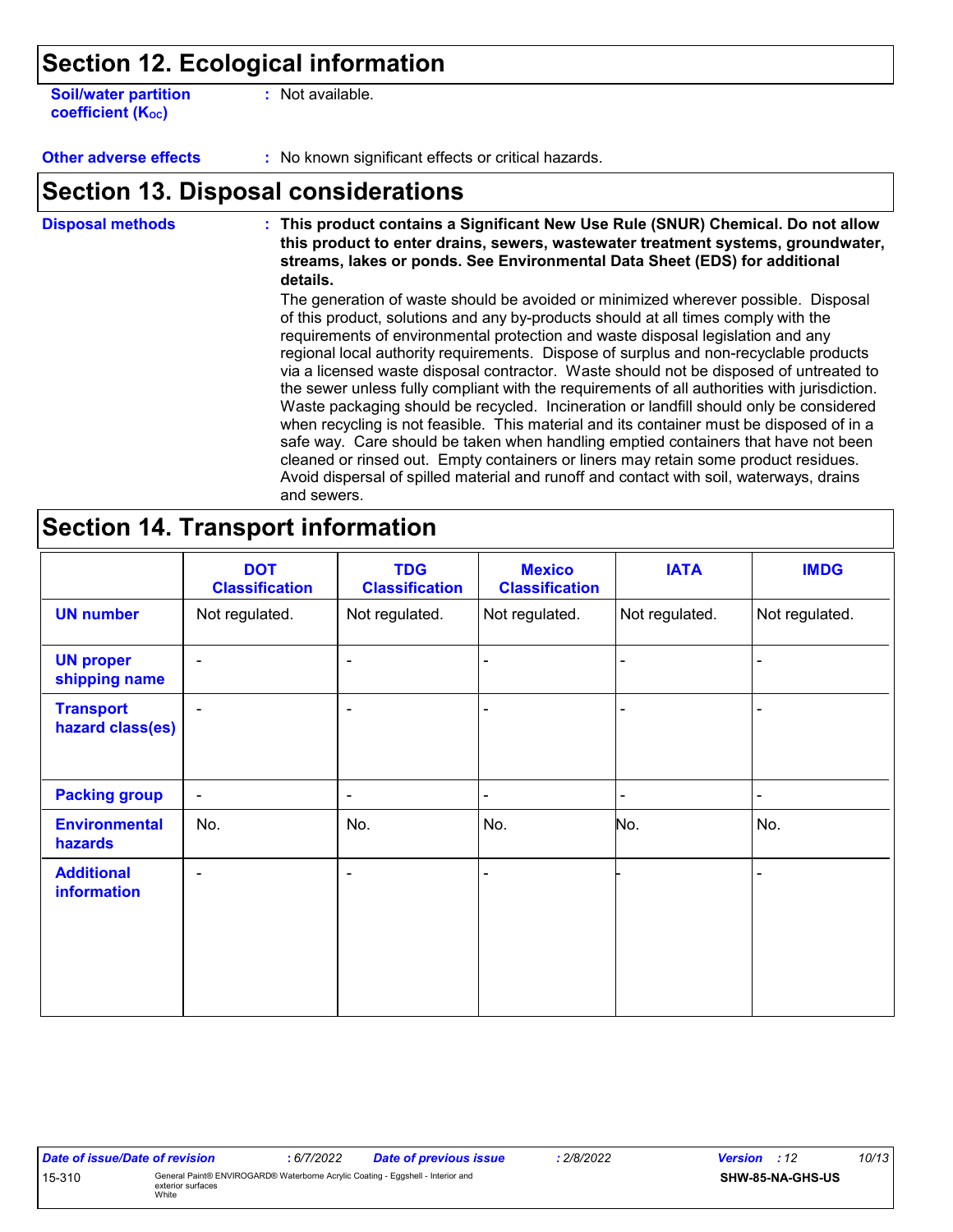### **Section 14. Transport information**

| Special precautions for user :                           |    | Multi-modal shipping descriptions are provided for informational purposes and do not<br>consider container sizes. The presence of a shipping description for a particular<br>mode of transport (sea, air, etc.), does not indicate that the product is packaged<br>suitably for that mode of transport. All packaging must be reviewed for suitability<br>prior to shipment, and compliance with the applicable regulations is the sole<br>responsibility of the person offering the product for transport. People loading and<br>unloading dangerous goods must be trained on all of the risks deriving from the<br>substances and on all actions in case of emergency situations. |
|----------------------------------------------------------|----|-------------------------------------------------------------------------------------------------------------------------------------------------------------------------------------------------------------------------------------------------------------------------------------------------------------------------------------------------------------------------------------------------------------------------------------------------------------------------------------------------------------------------------------------------------------------------------------------------------------------------------------------------------------------------------------|
| <b>Transport in bulk according</b><br>to IMO instruments | л. | Not available.                                                                                                                                                                                                                                                                                                                                                                                                                                                                                                                                                                                                                                                                      |

: Not available. **Proper shipping name :**

### **Section 15. Regulatory information**

**U.S. Federal regulations :**

**TSCA 5(a)2 proposed significant new use rules**: 5-Chloro-2-methylisothiazolinone; 2-Methyl-4-isothiazolin-3-one

**TSCA 5(a)2 final significant new use rules**: Sodium Nitrite; Pentaoxapentadecane

| List name                                                           | <b>Chemical name</b> | <b>Notes</b> |
|---------------------------------------------------------------------|----------------------|--------------|
| United States - TSCA 5(a)<br>2 - Final significant new<br>use rules | Sodium Nitrite       |              |
| United States - TSCA 5(a)<br>2 - Final significant new<br>use rules | Pentaoxapentadecane  |              |
|                                                                     |                      |              |

This product contains a Significant New Use Rule (SNUR) Chemical. Do not allow this product to enter drains, sewers, wastewater treatment systems, groundwater, streams, lakes or ponds. See Environmental Data Sheet (EDS) for additional details.

#### **SARA 313**

SARA 313 (40 CFR 372.45) supplier notification can be found on the Environmental Data Sheet.

| <b>California Prop. 65</b>       |                                                              |
|----------------------------------|--------------------------------------------------------------|
| Not applicable.                  |                                                              |
| <b>International requlations</b> |                                                              |
| <b>International lists</b>       | : Australia inventory (AIIC): Not determined.                |
|                                  | China inventory (IECSC): Not determined.                     |
|                                  | Japan inventory (CSCL): Not determined.                      |
|                                  | Japan inventory (ISHL): Not determined.                      |
|                                  | Korea inventory (KECI): Not determined.                      |
|                                  | New Zealand Inventory of Chemicals (NZIoC): Not determined.  |
|                                  | Philippines inventory (PICCS): Not determined.               |
|                                  | Taiwan Chemical Substances Inventory (TCSI): Not determined. |
|                                  | <b>Thailand inventory: Not determined.</b>                   |
|                                  | Turkey inventory: Not determined.                            |
|                                  | Vietnam inventory: Not determined.                           |

### **Section 16. Other information**

**Hazardous Material Information System (U.S.A.)**

| <b>Health</b>           | * |   |
|-------------------------|---|---|
| <b>Flammability</b>     |   | ი |
| <b>Physical hazards</b> |   |   |
|                         |   |   |

**The customer is responsible for determining the PPE code for this material. For more information on HMIS® Personal Protective Equipment (PPE) codes, consult the HMIS® Implementation Manual.**

| Date of issue/Date of revision |                                                                                                               | 6/7/2022 | Date of previous issue | : 2/8/2022 | <b>Version</b> : 12 |                  | 11/13 |
|--------------------------------|---------------------------------------------------------------------------------------------------------------|----------|------------------------|------------|---------------------|------------------|-------|
| 15-310                         | General Paint® ENVIROGARD® Waterborne Acrylic Coating - Eggshell - Interior and<br>exterior surfaces<br>White |          |                        |            |                     | SHW-85-NA-GHS-US |       |